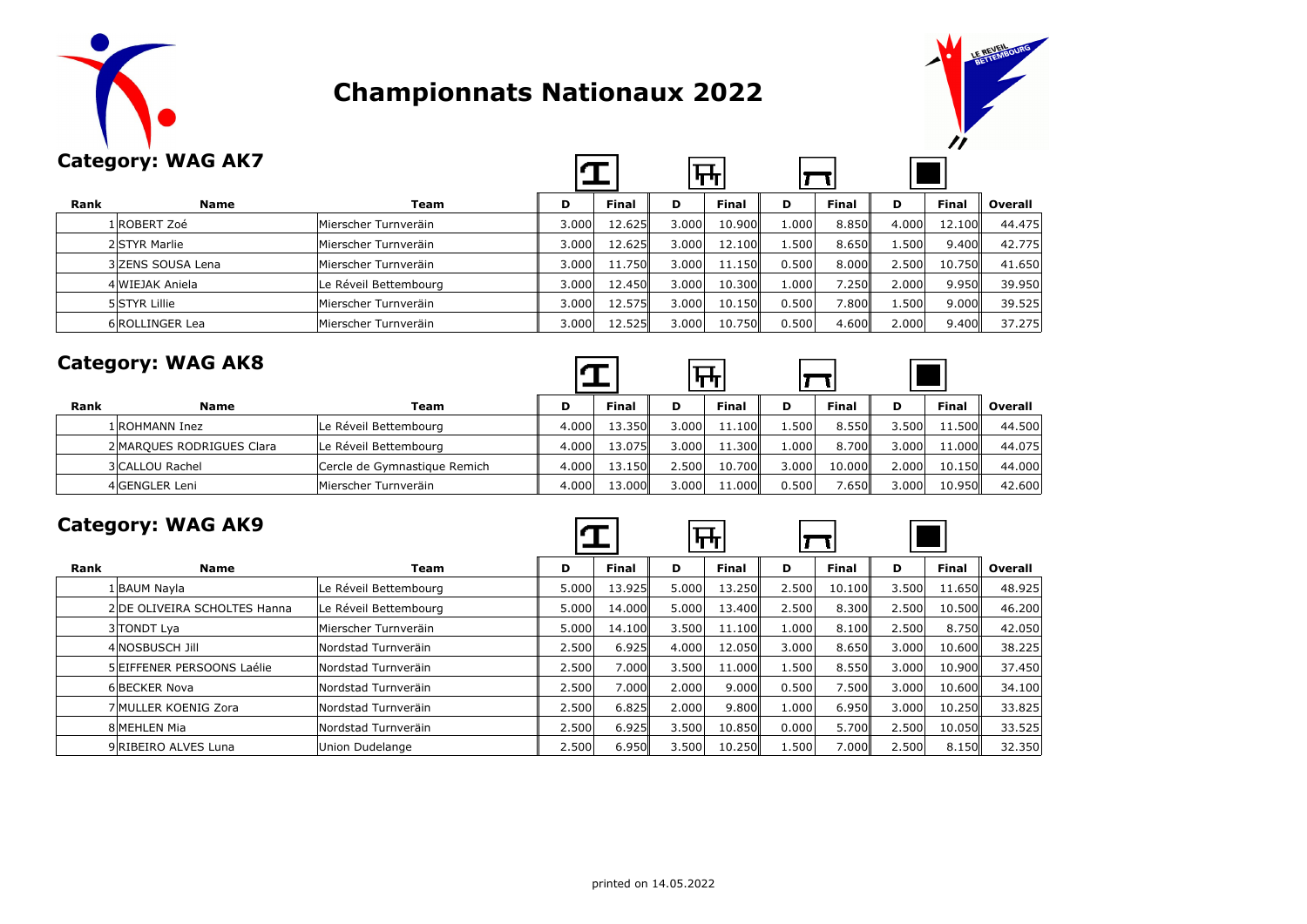|      | Category: WAG AK10 |                       |       |              |       |              |       |              |       |              |         |
|------|--------------------|-----------------------|-------|--------------|-------|--------------|-------|--------------|-------|--------------|---------|
| Rank | Name               | Team                  | D     | <b>Final</b> |       | <b>Final</b> | D     | <b>Final</b> | D     | <b>Final</b> | Overall |
|      | 1 MONKUNAITE Ausra | Nordstad Turnveräin   | 6.000 | 15.450       | 6.000 | 14.450       | 3.000 | 9.100        | 6.000 | 14.400       | 53,400  |
|      | 2 TRIA Debora      | Le Réveil Bettembourg | 6.000 | 15.150       | 5.000 | 14.000       | 4.000 | 11.300       | 3.000 | 11.050       | 51.500  |
|      | 3 GIULIANI Amv     | Union Dudelange       | 6.000 | 15.050       | 5.000 | 11.700       | 0.000 | 4.450        | 2.000 | 8.900        | 40.100  |

|      | <b>Category: WAG AK11</b> |                       |                    |        |       | $\mathbf{r}$ |       |        |       |              |         |
|------|---------------------------|-----------------------|--------------------|--------|-------|--------------|-------|--------|-------|--------------|---------|
| Rank | <b>Name</b>               | Team                  | D                  | Final  | D     | Final        | D     | Final  | D     | <b>Final</b> | Overall |
|      | 1 MAROCHI Valentina       | Le Réveil Bettembourg | 7.000              | 16.800 | 7.000 | 14.600       | 8.500 | 16.967 | 8.000 | 16.400       | 64.767  |
|      | 2 PETRY Janice            | Nordstad Turnveräin   | 7.000              | 16.567 | 7.000 | 14.700       | 7.500 | 13.833 | 5.000 | 10.600       | 55.700  |
|      | 3 BRENNER Sophie          | Le Réveil Bettembourg | 7.000              | 16.200 | 5.700 | 12.767       | 5.000 | 12.233 | 5.500 | 13.033       | 54.233  |
|      | 4DI GIACOMO Manneh        | CEP Strassen          | 7.000              | 15.900 | 5.500 | 12.000       | 5.500 | 11.333 | 5.400 | 12.167       | 51.400  |
|      | 5 FLOR Ylenia             | Nordstad Turnveräin   | 7.000 <sub>1</sub> | 15.583 | 5.500 | 12.133       | 2.500 | 6.567  | 3.500 | 7.567        | 41.850  |

| Category: WAG AK12/13 |                    |                     |       |              |       |        |       |              |       |              |         |
|-----------------------|--------------------|---------------------|-------|--------------|-------|--------|-------|--------------|-------|--------------|---------|
| Rank                  | <b>Name</b>        | Team                | D     | <b>Final</b> | D     | Final  | D     | <b>Final</b> | D     | <b>Final</b> | Overall |
|                       | 1 ARENDT Liz       | Nordstad Turnveräin | 7.000 | 16.517       | 5.500 | 12.867 | 4.000 | 9.633        | 5.400 | 12.167       | 51.184  |
|                       | 2 SEDAGHATIAN Lina | CEP Strassen        | 7.000 | 16.183       | 6.500 | 10.500 | 6.500 | 10.500       | 5.000 | 10.933       | 48.116  |
|                       | 3 WIRTZ Emilie     | Union Dudelange     | 7.000 | 16.033       | 4.000 | 11.800 | 2.000 | 5.467        | 6.000 | 11.233       | 44.533  |

 $\Box$ 

 $\overline{a}$  $\overline{\phantom{0}}$ 

-

| <b>Category: WAG Juniors</b> |  |
|------------------------------|--|
|------------------------------|--|

|      | <b>Category: WAG Juniors</b> |                     |       |              |       | पाग          |       |              |       |              |         |
|------|------------------------------|---------------------|-------|--------------|-------|--------------|-------|--------------|-------|--------------|---------|
| Rank | <b>Name</b>                  | Team                | D     | <b>Final</b> | D     | <b>Final</b> | D     | <b>Final</b> | D     | <b>Final</b> | Overall |
|      | 1 OWENS Sara                 | CEP Strassen        | 2.000 | 9.933        | 1.200 | 8.667        | 4.200 | 9.400        | 3.300 | 10.800       | 38,800  |
|      | 2 DONNEGER Alicia Hidaya     | Union Dudelange     | 3.400 | 11.000       | 1.200 | 9.167        | 3.400 | 6.733        | 3.000 | 10.200       | 37.100  |
|      | 3 ALBA Emilie                | Nordstad Turnveräin | 3.400 | 11.867       | 0.800 | 3.167        | 2.200 | 9.267        | 2.300 | 9.233        | 33.534  |
|      | 4 SOUSA DA COSTA Iris        | Espérance Esch      | 2.000 | 10.433       | 0.800 | 3.500        | 3.100 | 7.767        | 2.600 | 8.133        | 29.833  |
|      | 5 VENTURA Maeva              | Gym Bonnevoie       | 0.000 | 0.000        | 2.800 | 9.600        | 0.000 | 0.000        | 0.000 | 0.000        | 9.600   |

#### **Category: WAG Nationale**

|      | Category. WAS Nationale |                       |       |              |       |              |       |       |       |              |         |
|------|-------------------------|-----------------------|-------|--------------|-------|--------------|-------|-------|-------|--------------|---------|
| Rank | <b>Name</b>             | Team                  | D     | <b>Final</b> | D     | <b>Final</b> | D     | Final | D     | <b>Final</b> | Overall |
|      | 1 SCHREINER Flore       | Nordstad Turnveräin   | 3.400 | 12.033       | 0.900 | 7.500        | 3.000 | 9.233 | 3.100 | 10.533       | 39.299  |
|      | 2 CASTELLUCCI Alessia   | Sporting Club Belvaux | 2.600 | 10.567       | 1.800 | 9.300        | 2.400 | 8.067 | 2.600 | 9.767        | 37.701  |
|      | 3 THILL Shana           | Sporting Club Belvaux | 2.400 | 10.900       | 0.900 | 5.400        | 3.800 | 5.067 | 3.100 | 9.433        | 30,800  |

 $\blacksquare$ 

÷.